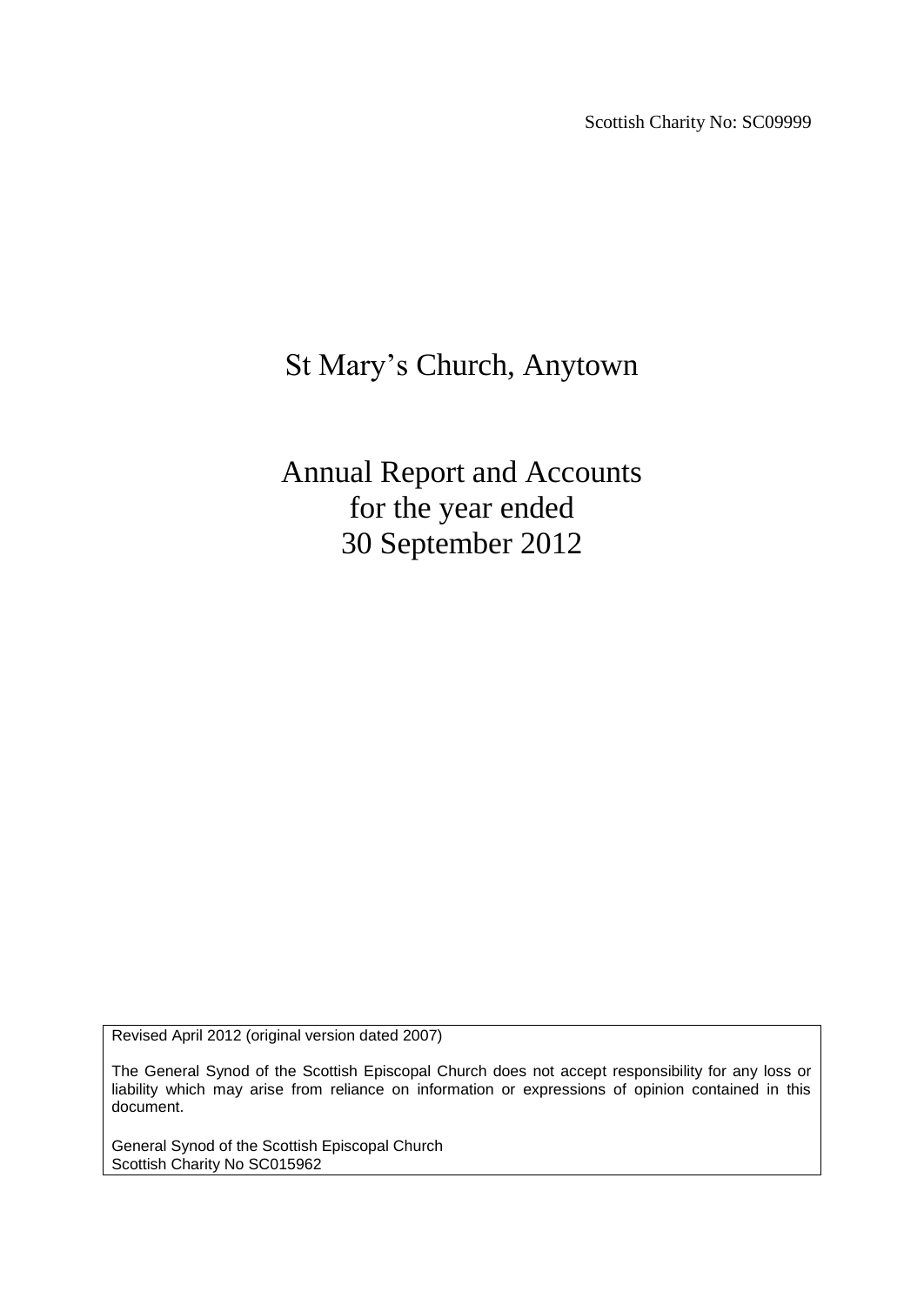## **St Mary's Church, Anytown**

## **Annual Report and Accounts for the year ended 30 September 2012**

| <b>Contents</b>                          | Page   |
|------------------------------------------|--------|
| Reference and administrative information | 2      |
| <b>Vestry Report</b>                     | 3      |
| Independent Examiner's report            | $\tau$ |
| <b>Statement of Financial Activities</b> | 8      |
| <b>Balance Sheet</b>                     | 9      |
| Notes to the accounts                    | 10     |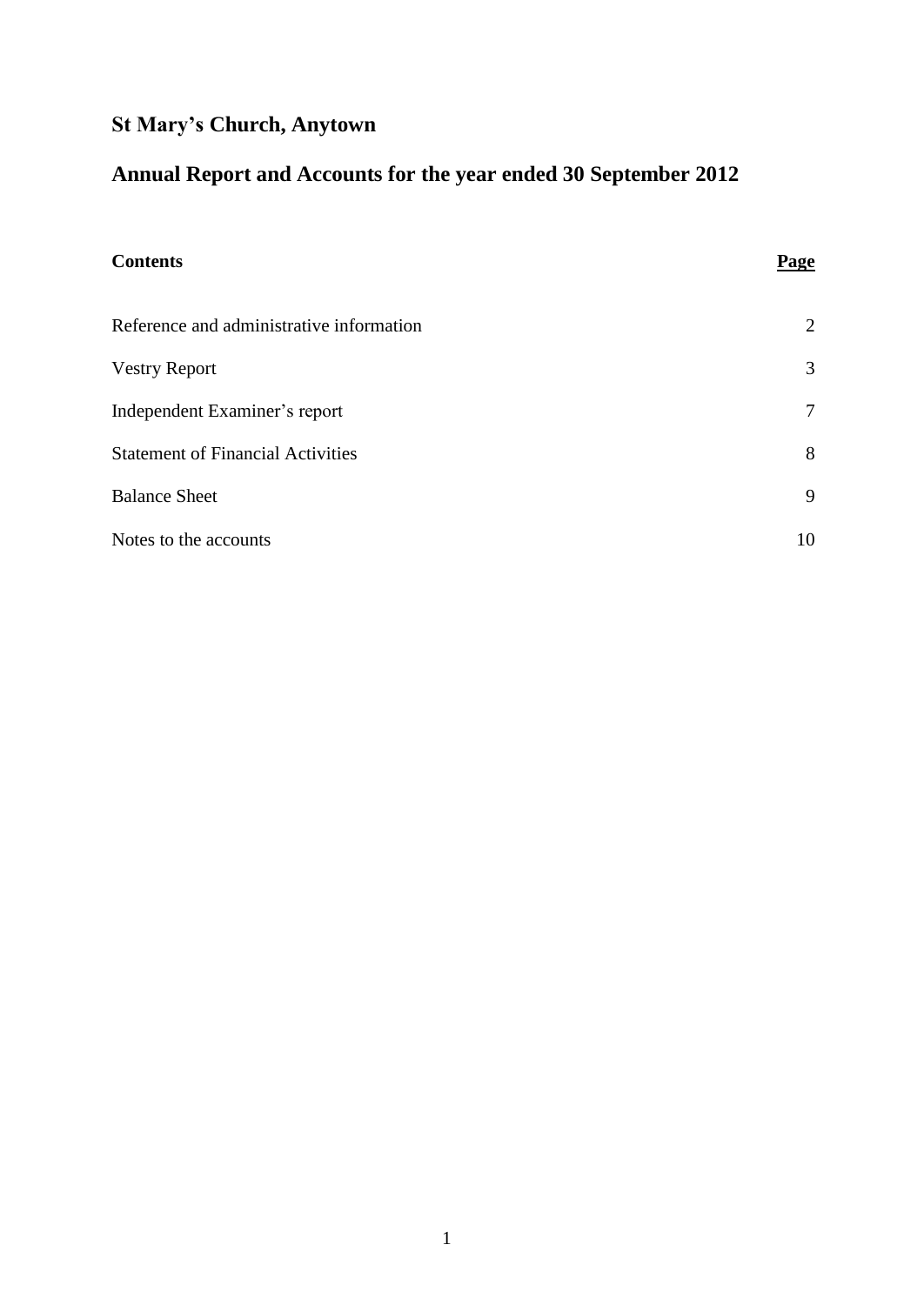## **St Mary Church, Anytown**

## **Reference and Administrative Information**

| <b>Charity name and address</b> | <b>St Mary Church</b><br>1 St Mary's Walk<br>Anytown<br><b>AN10 5DD</b>                                                                                                                                                                                                                   |                                                                                                                                                                                                |
|---------------------------------|-------------------------------------------------------------------------------------------------------------------------------------------------------------------------------------------------------------------------------------------------------------------------------------------|------------------------------------------------------------------------------------------------------------------------------------------------------------------------------------------------|
| <b>Scottish Charity Number</b>  | SC09999                                                                                                                                                                                                                                                                                   |                                                                                                                                                                                                |
| <b>Charity Trustees</b>         | Members of the Vestry:<br><b>Rev James Kirk</b><br>Derek Bryan<br><b>Bill Nicholson</b><br><b>Ruth Jennings</b><br>Morris Robinson<br><b>Alastair Goodfellow</b><br>Ann Spicer<br><b>Kate Donald</b><br>David Dobson<br>Anne Watson<br>Lucy Andrews<br>Alan Watson<br><b>Helen Martin</b> | <b>Rector and Chairman</b><br>Peoples Warden<br><b>Rectors Warden</b><br>Lay Representative<br>Secretary<br>Treasurer<br>(to 4 December 2012)<br>(from 5 August 2012)<br>(from 28 August 2012) |
| <b>Ministry Team</b>            | Rev William Johnson<br><b>Rev Peter Hendry</b><br><b>Rev Mary Robb</b>                                                                                                                                                                                                                    |                                                                                                                                                                                                |
| <b>Bankers</b>                  | <b>Bank of Scotland</b><br>15 London Court<br>Anytown<br><b>AN11 8BR</b>                                                                                                                                                                                                                  |                                                                                                                                                                                                |
| <b>Independent Examiner</b>     | Mr GBH Bash, CA<br>Tick & Bash<br><b>Chartered Accountants</b><br>5 London Street<br>Anytown<br>AN5 2EE                                                                                                                                                                                   |                                                                                                                                                                                                |
| <b>Solicitors</b>               | Balderdash & Piffle LLP<br>10 London Road<br>Anytown<br>AN34XY                                                                                                                                                                                                                            |                                                                                                                                                                                                |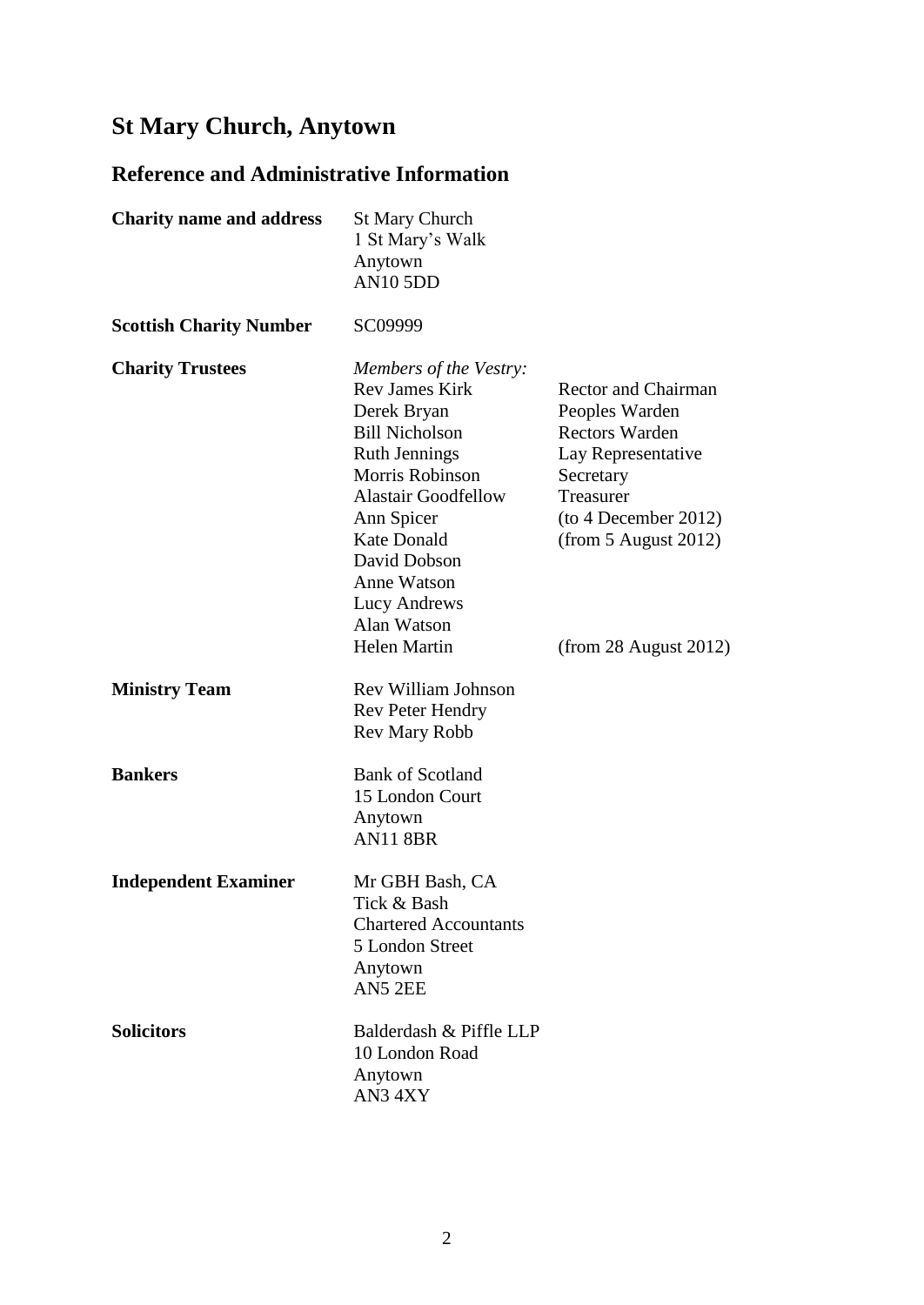### **Report of the Vestry (Trustees' report) Year ended 30 September 2012**

As the Charity Trustees of St Mary's Church, the Vestry presents its report and accounts for the year ended 30 September 2012. These have been prepared in accordance with the requirements of the Statement of Recommended Practice: Accounting and Reporting by Charities (March 2005).

#### **Structure, governance and management**

The Church is an unincorporated association, governed by Constitution dated 25 December 1938, and last amended in January 2005. For the purposes of charities law, the members of the Vestry are the Charity Trustees of the Church. The Church is a member congregation of the Diocese of Anywhere in the Scottish Episcopal Church. The Bishop of Anywhere has pastoral oversight of all congregations within the diocese, and all congregations are subject to Canon Law of the Scottish Episcopal Church. The members of the Vestry normally hold office for three years and are elected at the Annual General Meeting. The Lay Representative who represents the church at Diocesan Synod is elected annually by the lay members of the congregation at the Annual General Meeting. The People's Warden is elected by the congregation at the Annual General Meeting and holds office for five years. The Rector's warden is appointed by the Rector and also holds office for five years. The Vestry Secretary and Treasurer are appointed by Vestry. The Vestry has delegated specific powers to its three sub-committees: Finance, Property and Mission. These sub-committees regularly report to and submit recommendations to the Vestry. The Rector is appointed by the Vestry and the Bishop of the diocese.

Day to day management is delegated to the ministry team with the Vestry authorising policy relating to temporal affairs and appointing staff. The Rector is responsible for the spiritual affairs of the Church and delegates aspects of the Church's operations to the ministry team.

In addition to attending a short induction session all new Vestry members are provided with a copy of "Guidance for Charity Trustees" issued by the Office of the Scottish Charity Regulator when appointed.

The Vestry reviews on a regular basis the major risks to which the Church is exposed, and systems or procedures have been established to manage those risks.

#### **Objectives and activities**

The objectives of the Vestry are to advance the mission of the Christian Church, through worship, service, and fellowship. These objectives are carried out through mission and pastoral activities. The principal activities of the Church are public worship and the spiritual development of its members.

Donations are made regularly to charitable causes that provide benefits to disadvantaged individuals and communities in Scotland, the rest of the United Kingdom and overseas.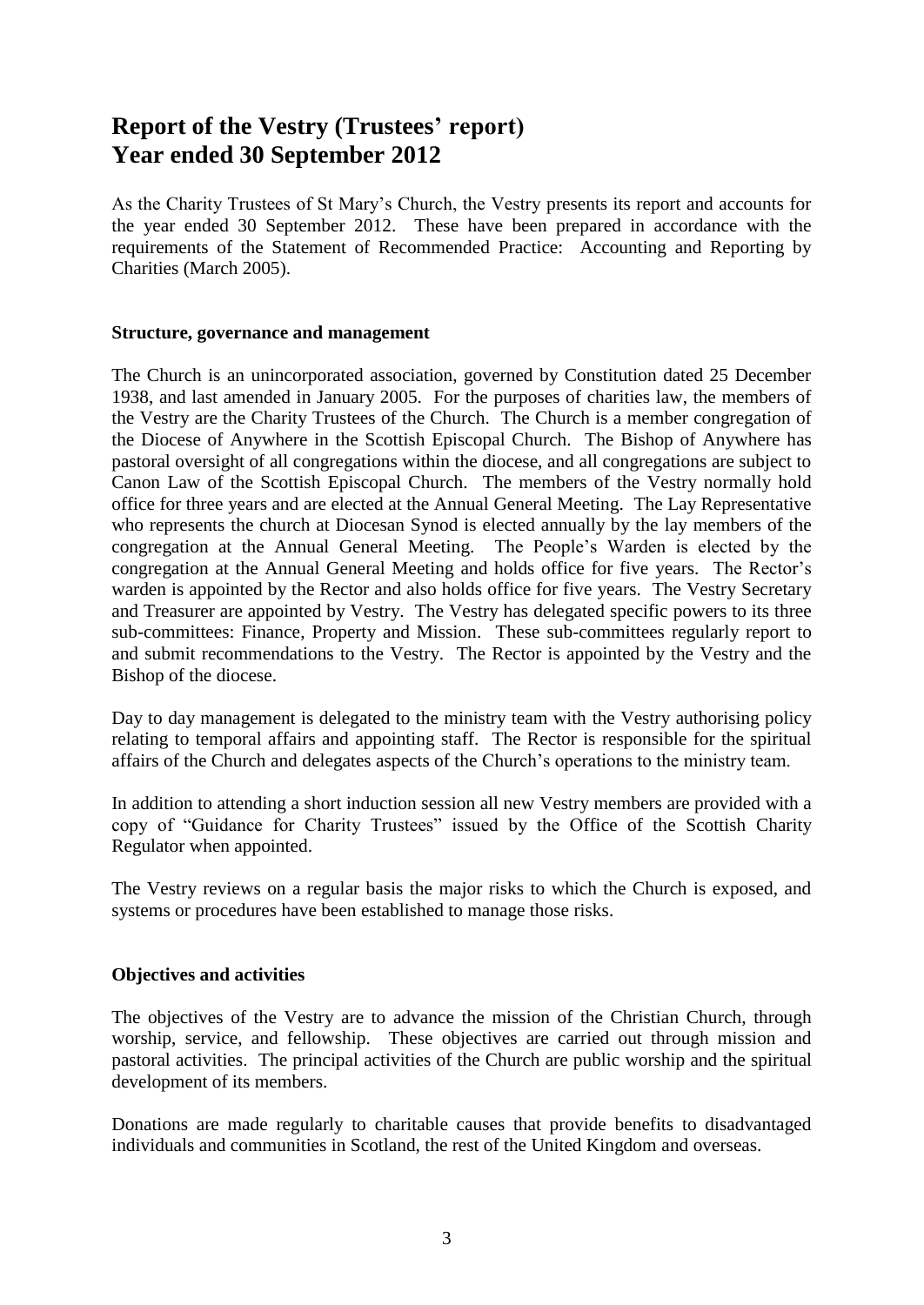In carrying out its objectives the Vestry depends upon the contribution, both human and material, of many volunteers from the congregation. Activities carried out include contributions preparatory to and during worship, service on sub-committees and through group activities, the maintenance of premises and fabric, and a variety of pastoral and social activities. These contributions are all highly valued and all members of the congregation are encouraged to, and many do, participate in them.

#### **Achievements and performance**

During the past year the Vestry has taken forward its vision and goals project for the growth and development of St Mary's. As part of this process the Vestry met on a number of occasions at specially convened meetings to discuss the key issues and also consulted widely throughout the membership of the church community.

The final phase of restoration work to the church was completed during the year.

#### **Financial Review**

#### *Results*

The completion of the restoration project and the associated redecoration works have contributed to a total deficit of £11,550 in the year. These costs were however in line with budget and have, in the most part, been funded by grants and donation specifically given for these purposes.

The General Fund produced a surplus of  $£8,081$  in the year – largely in line with budget, without any great changes in expenditure from last year or significant unexpected expenditure. One area of significant improvement is the continued increase in congregational giving to the General Fund. At just over £177,000 giving to the General Fund is some £105,000 higher than last year as a result of the stewardship campaign during the year. .

There was however a substantial increase in the expenditure incurred on clergy and ministry costs and maintaining the fabric of the church and the rectory

St Mary's received three legacies totalling £6,750 in the year. The Vestry are grateful to those members both past and present who make such provision in their wills. One of the legacies (£5,000) was specifically to be used to fund the Rector's stipend and, in accordance with established practice, has been invested to produce additional income for the Stipend Fund.

To help fund the restoration and redecoration works in the early part of the year it was necessary to realise £15,000 of investments from the General Fund.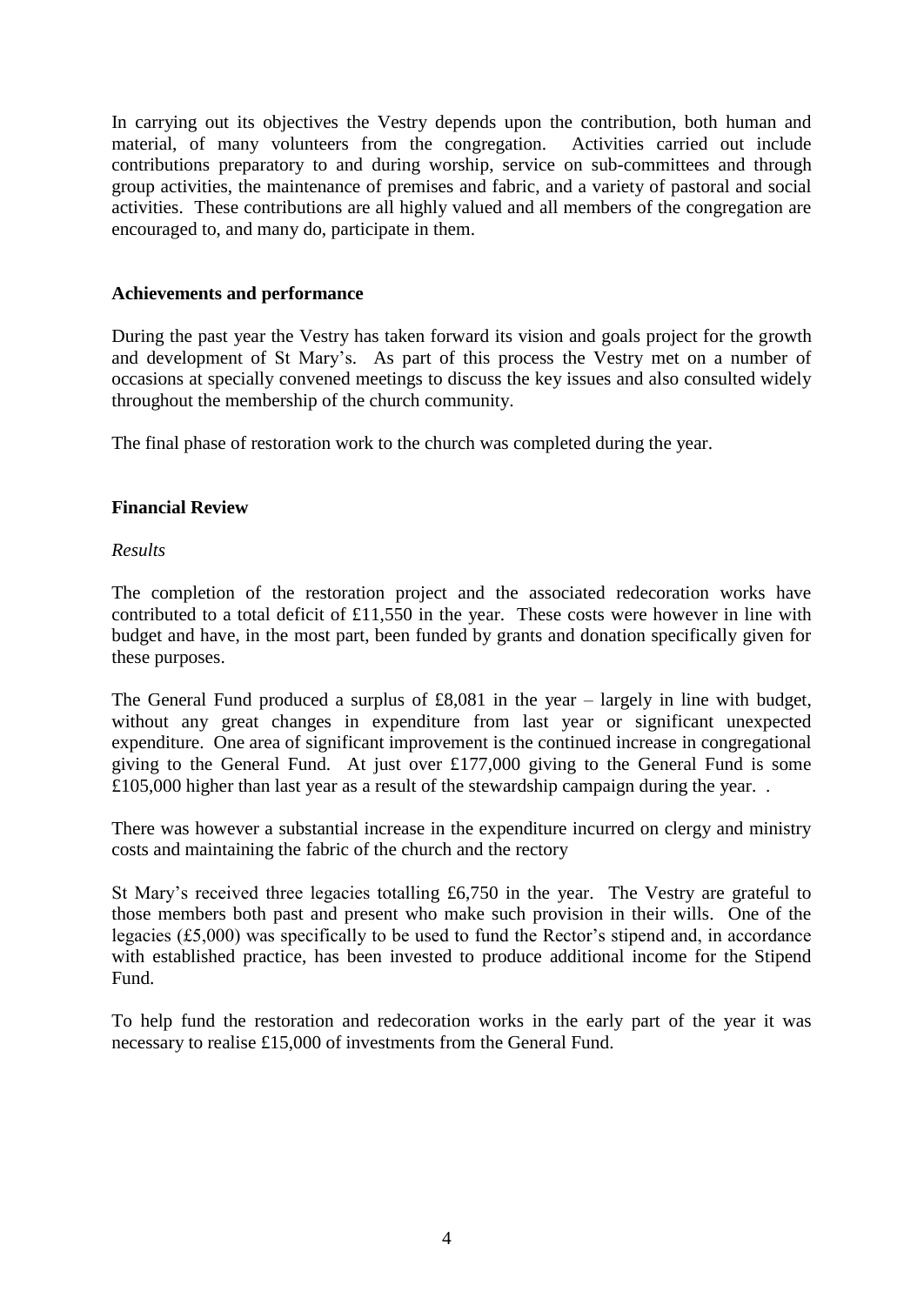#### *Reserves Policy*

The Vestry's reserves policy is to maintain reserves so that cash and investment income is sufficient to meet three months normal operating costs and any other committed expenditure. The unrestricted cash balances held at 30 September 2012 were £37,365 and anticipated annual income from investments was £17,000. The vestry is satisfied that the reserves are sufficient to meet three months normal operating costs (approximately £30,000 and the committed expenditure of £14,000.)

#### *Investment Policy*

Investments are held in the Scottish Episcopal Church Unit Trust Pool (UTP). The investment objective of the UTP, which accords with that of the Vestry, is to earn a return on the assets, over the long term, sufficient at least to maintain the real value of the distribution to unit holders. The objective was achieved in the year under review.

#### **Plans for Future Periods**

The Vestry will continue its range of present activities in the foreseeable future. The Vestry aims to conclude its review of vision and goals and to present its conclusions and recommendations to the congregation during spring 2013.

#### **Statement of Responsibilities of Members of Vestry**

Charities Law requires the persons concerned in the management or control of every recognised body to prepare accounts for each financial year which give a true and fair view of its state of affairs and of its results for that period. In preparing those financial statements the members of the Vestry are required to:

- Select suitable accounting policies and then apply them consistently
- Make judgements and estimates that are reasonable and prudent
- Prepare the accounts on the going concern basis unless it is inappropriate to presume that the Church will continue in operation.

The members of the Vestry are responsible for keeping proper accounting records which disclose with reasonable accuracy at any time the financial position of the Church and to enable them to ensure that the financial statements comply with the relevant legislation. The members of the Vestry are also responsible for safeguarding the assets of the church and hence for taking reasonable steps for the prevention and detection of fraud and other irregularities.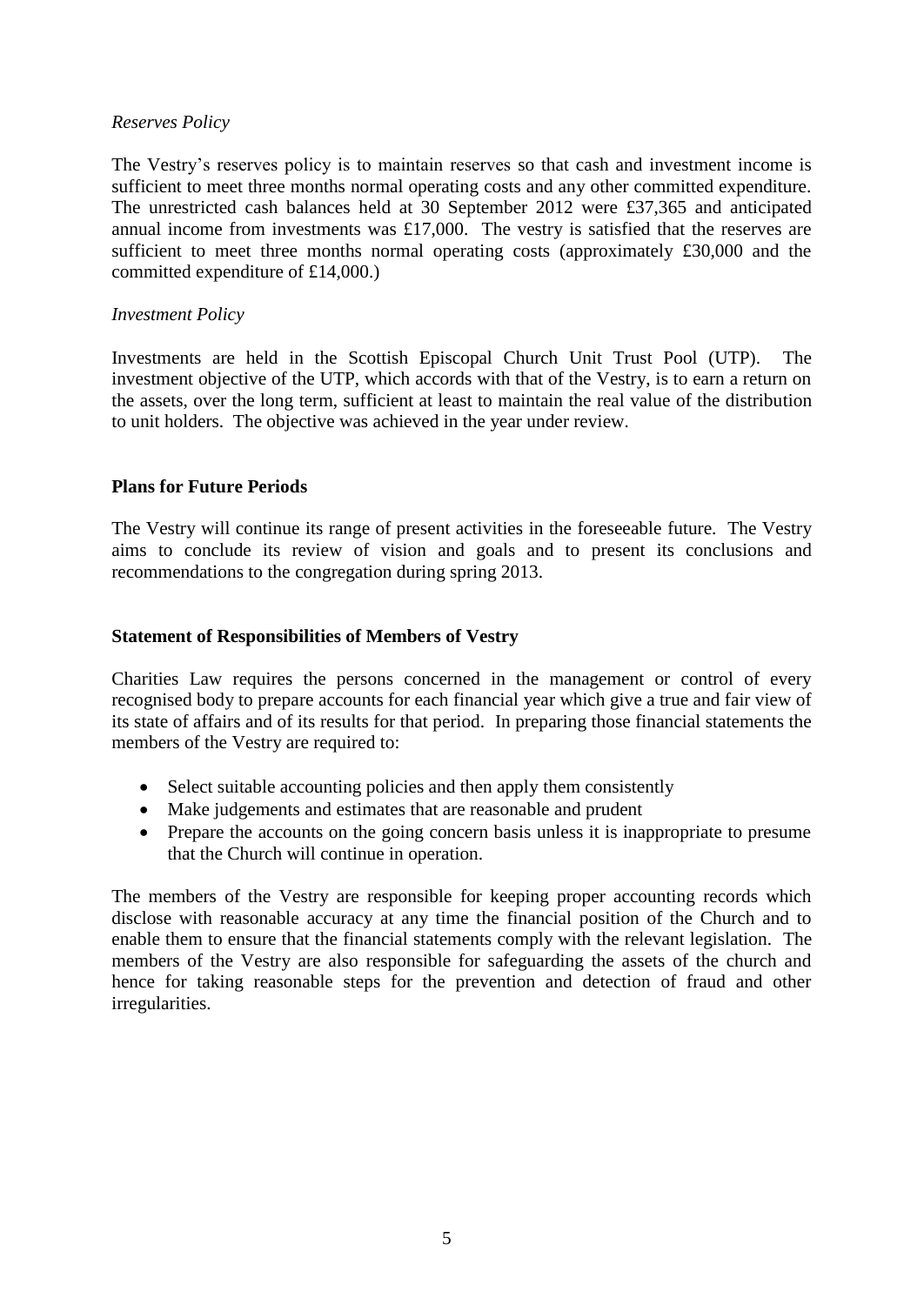#### **Conclusion**

In conclusion, the Vestry wishes to thank all members of the Congregation who help in so many different ways in carrying on the work of the Church, without whom nothing would be possible.

#### **BY ORDER OF THE VESTRY**

Morris Robinson Vestry Secretary 30 November 2012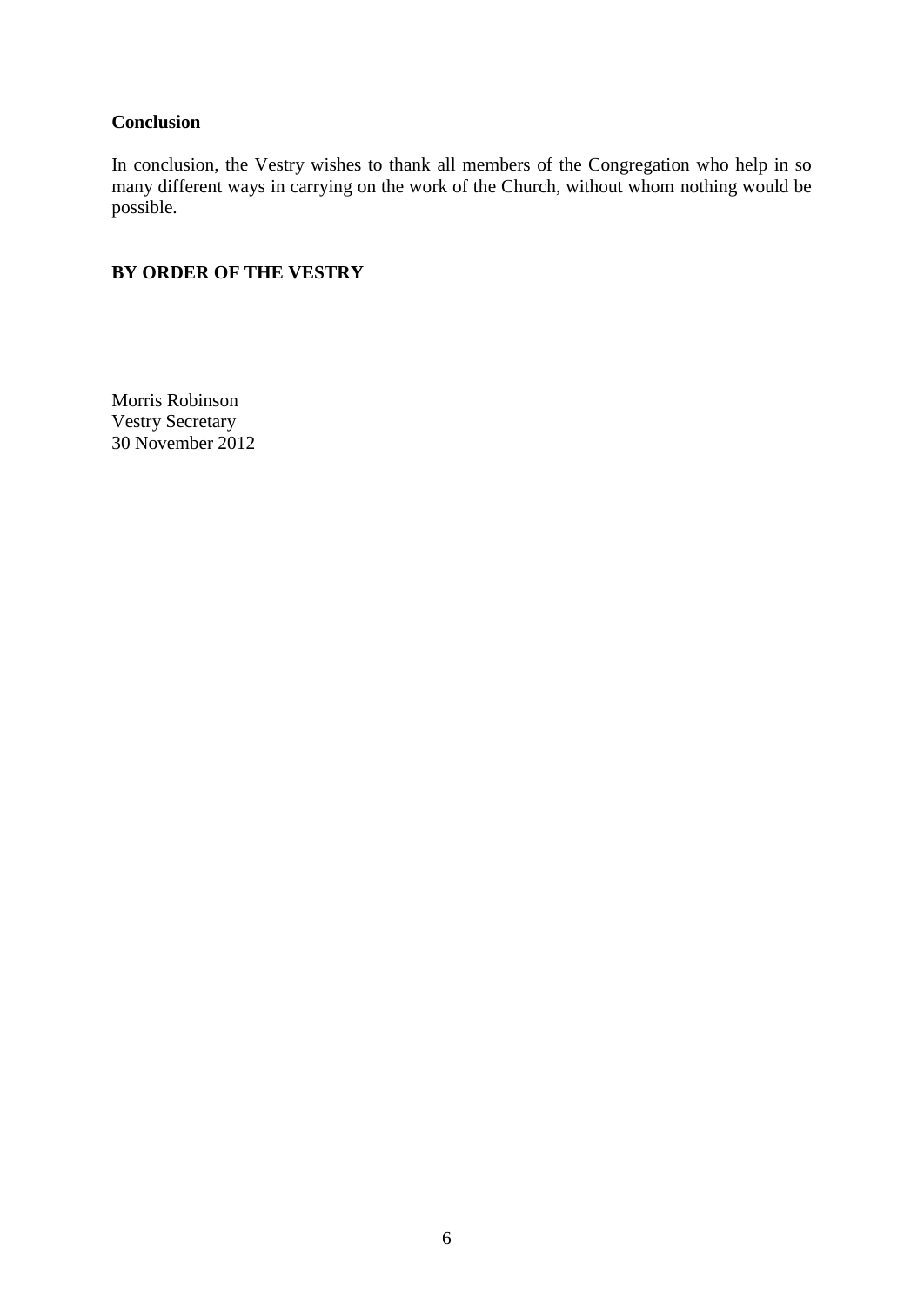### **Independent Examiner's Report to the Vestry of St Mary's Church, Anytown**

I report on the accounts of the charity for the year ended 30 September 2012 which are set out on pages 8 to 16.

#### **Respective responsibilities of trustees and examiner**

The charity's trustees are responsible for the preparation of the accounts in accordance with the terms of the Charities and Trustee Investment (Scotland) Act 2005 and the Charities Accounts (Scotland) Regulations 2006 (as amended). The charity trustees consider that the audit requirement of Regulation 10(1) (a) to (c) of the Accounts Regulations does not apply. It is my responsibility to examine the accounts as required under section 44(1) (c) of the Act and to state whether particular matters have come to my attention.

#### **Basis of independent examiner's statement**

My examination is carried out in accordance with Regulation 11 of the Charities Accounts (Scotland) Regulations 2006 (as amended). An examination includes a review of the accounting records kept by the charity and a comparison of the accounts presented with those records. It also includes consideration of any unusual items or disclosures in the accounts, and seeks explanations from the trustees concerning any such matters. The procedures undertaken do not provide all the evidence that would be required in an audit, and consequently I do not express an audit opinion on the view given by the accounts.

#### **Independent examiner's statement**

In the course of my examination, no matter has come to my attention

- 1 which gives me reasonable cause to believe that in any material respect the requirements:
	- $\div$  to keep accounting records in accordance with Section 44(1) (a) of the 2005 Act and Regulation 4 of the 2006 Accounts Regulations, and
	- $\triangle$  to prepare accounts which accord with the accounting records and comply with Regulation 8 of the 2006 Accounts Regulations

have not been met, or

2 to which, in my opinion, attention should be drawn in order to enable a proper understanding of the accounts to be reached.

Mr GBH Bash, CA

Tick & Bash Chartered Accountants 5 London Street Anytown AN5 2EE 1 December 2012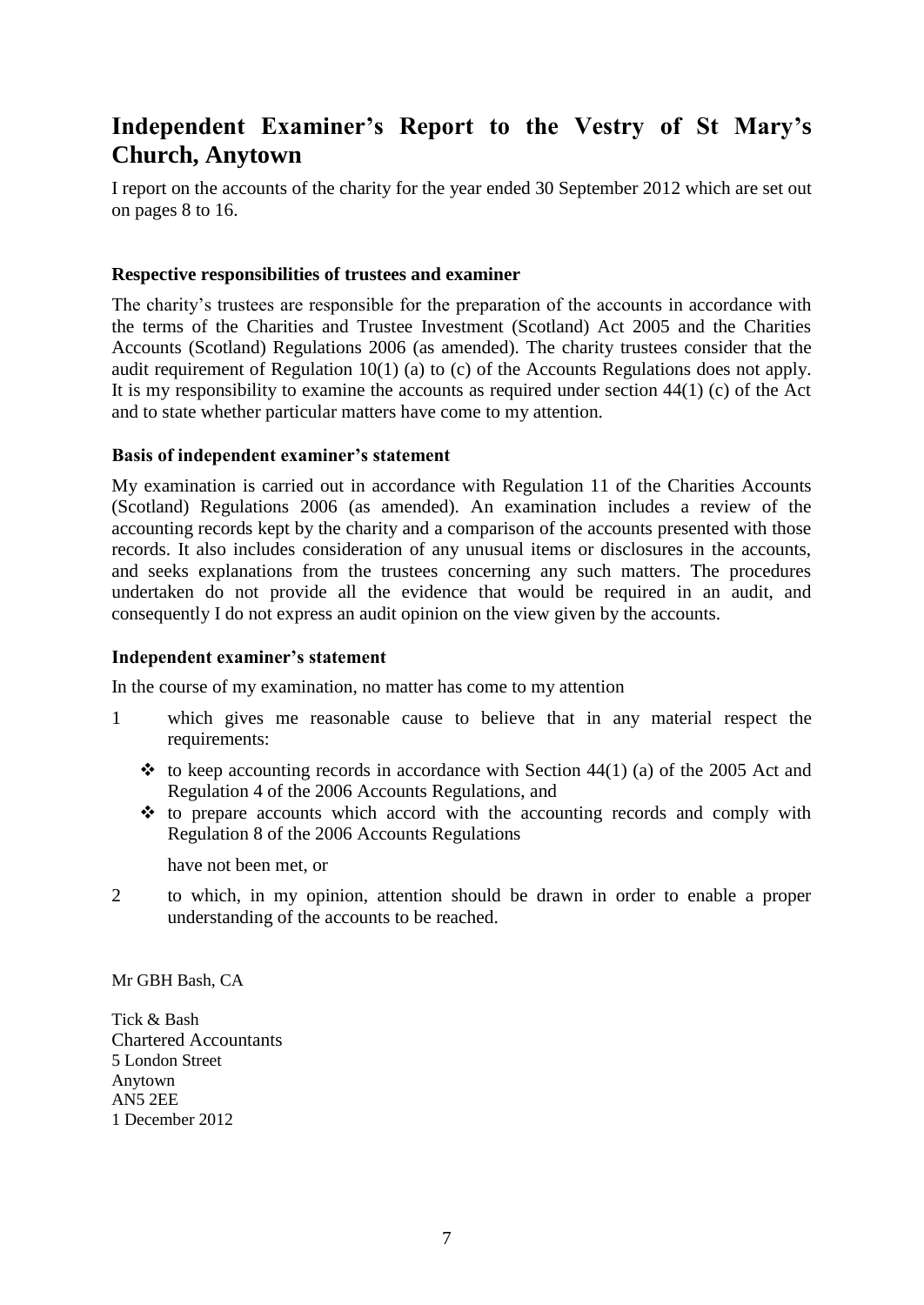#### **ST MARY'S CHURCH, ANYTOWN STATEMENT OF FINANCIAL ACTIVITIES FOR THE YEAR ENDED 30 SEPTEMBER 2012**

|                                                                                                                                           | <b>Notes</b> | General<br><b>Fund</b><br>£                             | <b>Unrestricted Funds</b><br><b>Fabric</b><br><b>Fund</b><br>£ | <b>Restoration Stipend</b><br>Fund<br>£ | <b>Restricted Funds</b><br><b>Fund</b><br>£     | Total<br>2012<br>£                                      | Total<br>2011<br>£                                    |
|-------------------------------------------------------------------------------------------------------------------------------------------|--------------|---------------------------------------------------------|----------------------------------------------------------------|-----------------------------------------|-------------------------------------------------|---------------------------------------------------------|-------------------------------------------------------|
| <b>Incoming Resources</b>                                                                                                                 |              |                                                         |                                                                |                                         |                                                 |                                                         |                                                       |
| Incoming resources from generated funds                                                                                                   |              |                                                         |                                                                |                                         |                                                 |                                                         |                                                       |
| Voluntary income<br>Congregational giving<br>Donations<br>Legacies                                                                        |              | 177,354<br>23,750<br>1,750                              | $\overline{a}$                                                 | 2,500<br>1,000                          | $\overline{\phantom{a}}$<br>5,000               | 179,854<br>24,750<br>6,750                              | 88,369<br>4,632<br>250                                |
| Grants                                                                                                                                    |              |                                                         |                                                                | 10,000                                  |                                                 | 10,000                                                  | 35,000                                                |
| Activities for generating funds<br>Rent and hall lets<br><b>Summer Concert</b><br>Other fundraising activities                            |              | 18,750<br>343                                           | 985                                                            | 500                                     |                                                 | 18,750<br>985<br>843                                    | 8,450<br>865<br>1,534                                 |
|                                                                                                                                           |              |                                                         |                                                                |                                         |                                                 |                                                         |                                                       |
| Investment income<br>Investment income - UTP distributions<br>Investment income - interest                                                |              | 10,780<br>1,024                                         | 50                                                             | 50                                      | 5,720                                           | 16,500<br>1,124                                         | 15,942<br>1,560                                       |
| Incoming resources from charitable activities<br>Sale of parish magazine<br>Other income                                                  |              | 300<br>100                                              | 150                                                            |                                         |                                                 | 300<br>250                                              | 259<br>302                                            |
| Other incoming resources<br>Gain on sale of investments                                                                                   |              | 425                                                     |                                                                |                                         |                                                 | 425                                                     |                                                       |
| <b>Total Incoming Resources</b>                                                                                                           |              | 234,576                                                 | 1,185                                                          | 14,050                                  | 10,720                                          | 260,531                                                 | 157,163                                               |
| <b>Resources Expended</b>                                                                                                                 |              |                                                         |                                                                |                                         |                                                 |                                                         |                                                       |
| <b>Charitable activities</b>                                                                                                              |              |                                                         |                                                                |                                         |                                                 |                                                         |                                                       |
| Clergy and ministry costs<br>Worship costs<br>Mission and education costs<br>Fabric costs<br>Quota<br>Mission support (home and overseas) | 12           | 90,016<br>15,269<br>3,187<br>101,298<br>12,725<br>2,750 | $\blacksquare$<br>17,366<br>ä,                                 | 22,500                                  | 5,720<br>$\blacksquare$<br>$\blacksquare$<br>÷, | 95,736<br>15,269<br>3,187<br>141,164<br>12,725<br>2,750 | 69,235<br>4,325<br>6,512<br>60,000<br>11,500<br>4,500 |
| <b>Governance costs</b>                                                                                                                   | 13           | 1,250                                                   |                                                                |                                         |                                                 | 1,250                                                   | 1,150                                                 |
| <b>Total Resources Expended</b>                                                                                                           |              | 226,495                                                 | 17,366                                                         | 22,500                                  | 5,720                                           | 272,081                                                 | 157,222                                               |
| <b>Net Incoming (Outgoing)</b><br><b>Resources Before Transfers</b>                                                                       |              | 8,081                                                   | (16, 181)                                                      | (8, 450)                                | 5,000                                           | (11, 550)                                               | (59)                                                  |
| Transfers between funds                                                                                                                   | 10           | (5,000)                                                 | 20,000                                                         | (15,000)                                |                                                 |                                                         |                                                       |
| Unrealised gain on revaluation                                                                                                            |              | 5,880                                                   |                                                                |                                         | 1,725                                           | 7,605                                                   | 8,523                                                 |
| <b>Net Movement in Funds</b>                                                                                                              |              | 8,961                                                   | 3,819                                                          | (23, 450)                               | 6,725                                           | (3,945)                                                 | (59)                                                  |
| Fund balances at 1 October 2011                                                                                                           |              | 612,823                                                 | 3,496                                                          | 25,289                                  | 130,000                                         | 771,608                                                 | 771,667                                               |
| Fund balances at 30 September 2012                                                                                                        |              | 621,784                                                 | 7,315                                                          | 1,839                                   | 136,725                                         | 767,663                                                 | 771,608                                               |

The notes on pages 10 to 16 form part of these accounts.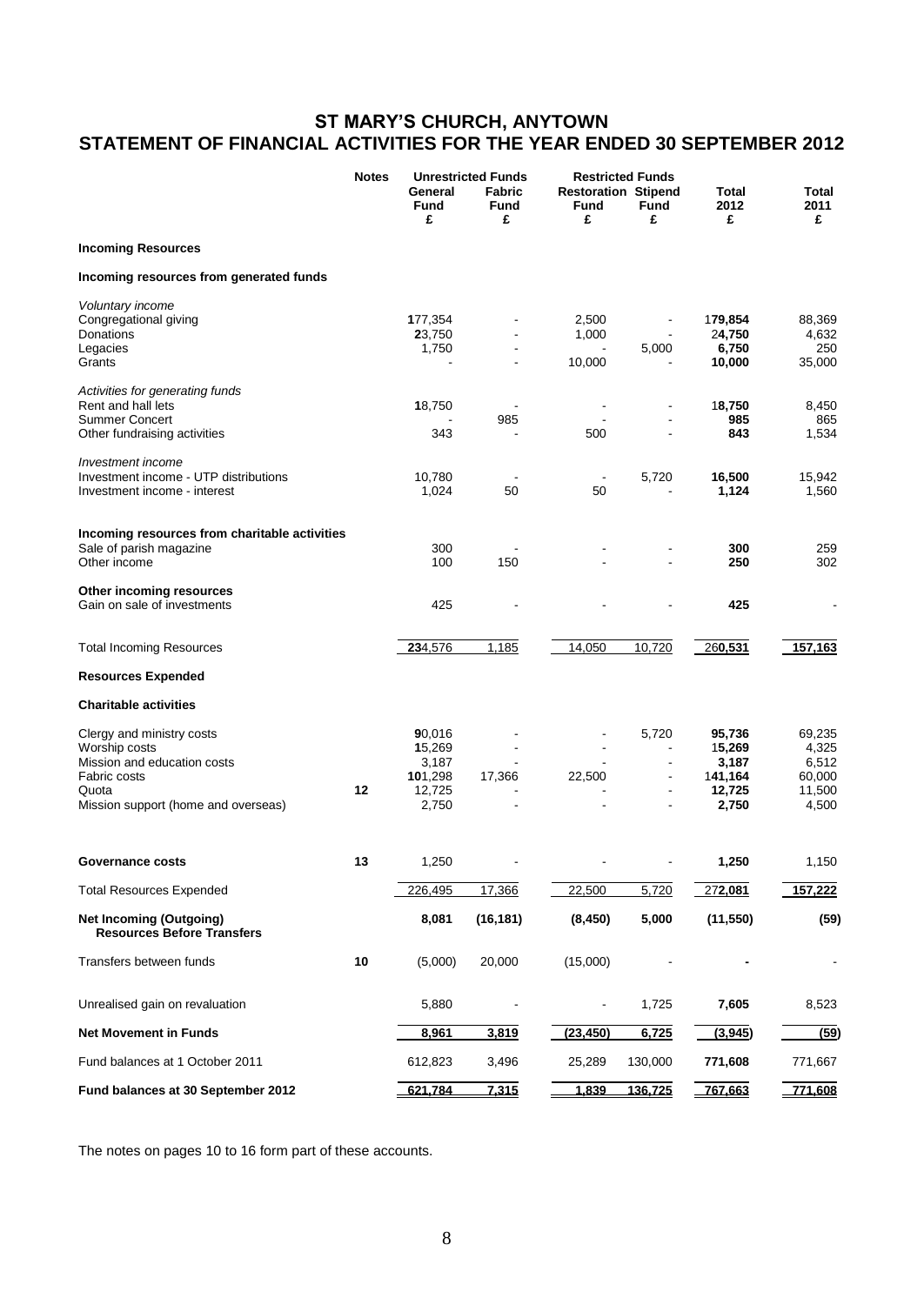#### **ST MARY'S CHURCH, ANYTOWN BALANCE SHEET AS AT 30 SEPTEMBER 2012**

|                                                                            | £                         | 2012<br>£ | 2011<br>£                 |
|----------------------------------------------------------------------------|---------------------------|-----------|---------------------------|
| <b>Fixed Assets (note 7)</b><br>Heritable Properties at book value         |                           | 359,723   | 344,723                   |
| Investments at market value (Book Cost: £77,314)<br>(2011: £77,326)        |                           | 372,774   | 375,169                   |
| <b>Current Asset</b>                                                       |                           | 732,497   | 719,892                   |
| Debtors (note 8)<br>Bank & Cash                                            | 4,342<br>38,204<br>42,546 |           | 4,247<br>54,228<br>58,475 |
| <b>Creditors: amounts falling due</b><br>within one year                   |                           |           |                           |
| Creditors & Accruals (note 9)                                              | (7,380)                   |           | (6, 759)                  |
| <b>Net Current Assets</b>                                                  |                           | 35,166    | 51,716                    |
| <b>TOTAL ASSETS LESS LIABILITIES</b>                                       |                           | 767,663   | 771,608                   |
| <b>Represented by:</b>                                                     |                           |           |                           |
| <b>Unrestricted Funds:</b><br><b>General Fund</b><br><b>Fabric Fund</b>    | 621,784<br>7,315          |           | 612,823<br>3,496          |
|                                                                            |                           | 629,099   | 616,319                   |
| <b>Restricted Funds:</b><br><b>Restoration Fund</b><br><b>Stipend Fund</b> | 1,839<br>136,725          |           | 25,289<br>130,000         |
|                                                                            |                           | 138,564   | 155,289                   |
| <b>TOTAL FUNDS (note 11)</b>                                               |                           | 767,663   | 771,608                   |

**Approved by the Vestry on 30 November 2012 and signed on their behalf by**

| <b>Alastair Goodfellow</b> | <b>Rev James Kirk</b> |
|----------------------------|-----------------------|
| <b>Vestry Treasurer</b>    | Rector                |

The notes on pages 10 to 16 form part of these accounts.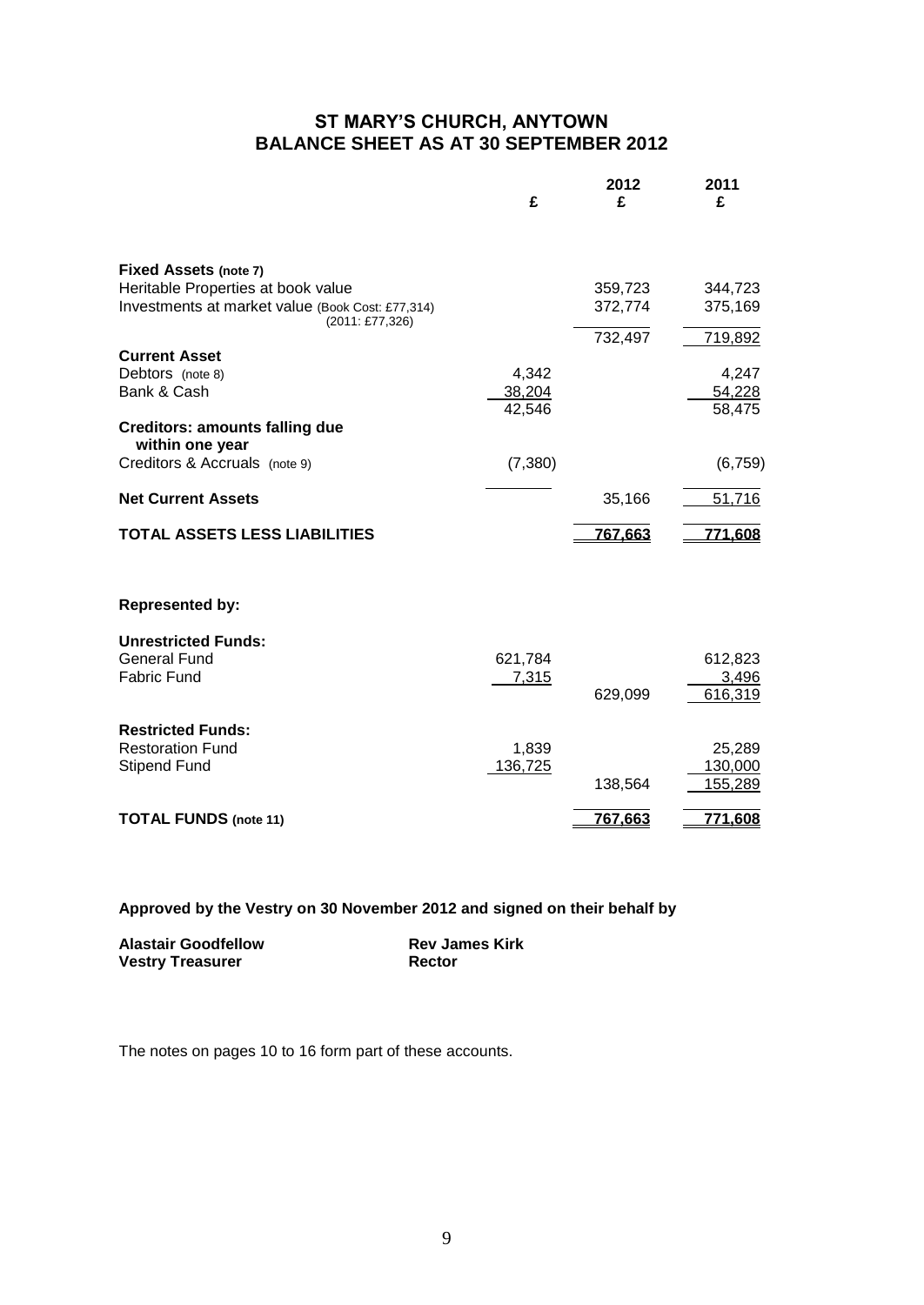#### **ST MARY'S CHURCH, ANYTOWN NOTES TO THE ACCOUNTS FOR THE YEAR ENDED 30 SEPTEMBER 2012**

#### **1 Accounting policies**

#### **Basis of preparation of accounts**

The accounts have been prepared under the historical cost convention as modified by the revaluation of investment assets and are in accordance with applicable accounting standards, the Charities Accounts (Scotland) Regulations 2006 and Accounting and Reporting by Charities: Statement of Recommended Practice (SORP) issued in 2005.

Note 2 explains the general purposes of St Mary's funds.

#### **Tangible fixed assets and depreciation**

Heritable properties are shown at cost and expenditure on improvements is capitalised. Depreciation is not provided on heritable properties. The heritable properties have useful lives in excess of fifty years. No depreciation has been provided against the book value of heritable properties as, in the opinion of the Vestry, due to the long useful economic lives of the properties and their high residual values, any depreciation charge and resultant accumulated depreciation are immaterial. In the opinion of the Vestry, no impairment of the carrying values has occurred during the year. Expenditure on other tangible fixed assets is charged to revenue as incurred.

#### **Fixed asset investments**

Investments are shown at market value and unrealised gains and losses are included in the Statement of Financial Activities.

#### **Congregational giving, donations, legacies and similar income**

Congregational giving is accounted for when received. Donations, legacies and similar income are accounted for when St Mary's becomes entitled to the income and a reliable estimate of the amount to be received can be made. Gift Aid tax recoverable is accounted for at the point the tax reclaim is submitted.

#### **Disposals of investments**

Realised profits and losses on investments are recognised on the date of disposal and are included in the Statement of Financial Activities.

#### **Governance Costs**

Governance Costs relate to those costs necessary to provide the governance infrastructure which allows St Mary's to operate and to generate the information required for public accountability.

#### **Apportionment of Support costs**

Resources expended are shown in the Statement of Financial Activities categorised by charitable activity and governance costs in accordance with the requirements of the Statement of Recommended Practice. Certain costs and grants awarded are capable of direct attribution to the categories; however other costs, in particular non clergy staff costs and costs associated with running the church buildings, are attributable to more than one category. These costs have been apportioned to the specified categories based in proportion with the direct costs. (See note 5)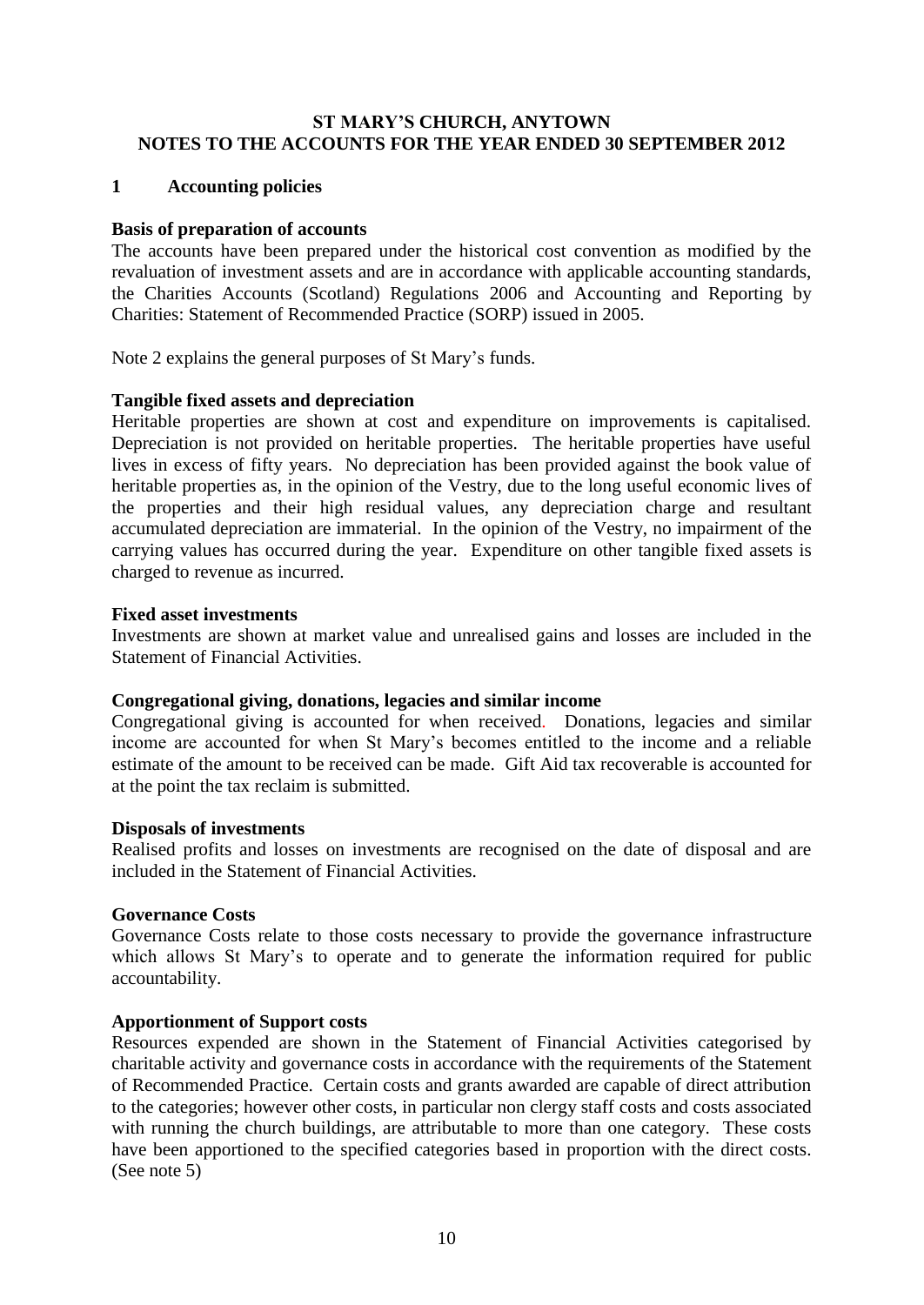#### **2 Funds**

Unrestricted funds are available for use at the Vestry's discretion in furtherance of the Church's objectives; restricted funds are those given for specific purposes. Designated funds are unrestricted funds that have been allocated for a specific purpose by the Vestry. St Mary's has four Funds:-

#### **Unrestricted Funds:**

| General Fund | Funds held for the general work of the church. The value of all<br>capitalised improvements and additions to church buildings are<br>held in the General Fund.                                                                                 |
|--------------|------------------------------------------------------------------------------------------------------------------------------------------------------------------------------------------------------------------------------------------------|
| Fabric Fund  | Specific funds set aside by the Vestry for the general maintenance<br>of the Church buildings (including the Rectory). The Vestry has<br>agreed that the income generated by the annual Summer Concert<br>will be credited to the Fabric Fund. |

#### **Restricted Funds:**

- Restoration Fund A three phase restoration of the Church building was initiated in 1998. All appeal funds and grants given specifically for restoration have been credited to the Restoration Fund which has been used to finance the works. Elements of the works categorised as repairs have been treated as revenue expenditure and charged to the Restoration fund. Elements of the works deemed to be improvements and have been capitalised. The value of capitalised works have been transferred to the General Fund.
- Stipend Fund St Mary's has benefited from a number of legacies in the past given specifically to fund the Rector's stipend. Whilst there are no specific restrictions on the use of the capital in this Fund the Vestry has agreed that, as far as possible, only the income of the Fund should be used each year.

#### **3 Clergy and Staff costs and emoluments**

|                                                    | 2012   | 2011   |
|----------------------------------------------------|--------|--------|
|                                                    | £      | £      |
| Gross Stipends and Salaries                        | 80,500 | 58,425 |
| <b>Employer's National Insurance Contributions</b> | 4,045  | 2,957  |
| Pension contributions                              | 8,500  | 5,922  |
|                                                    | 93,045 | 67,304 |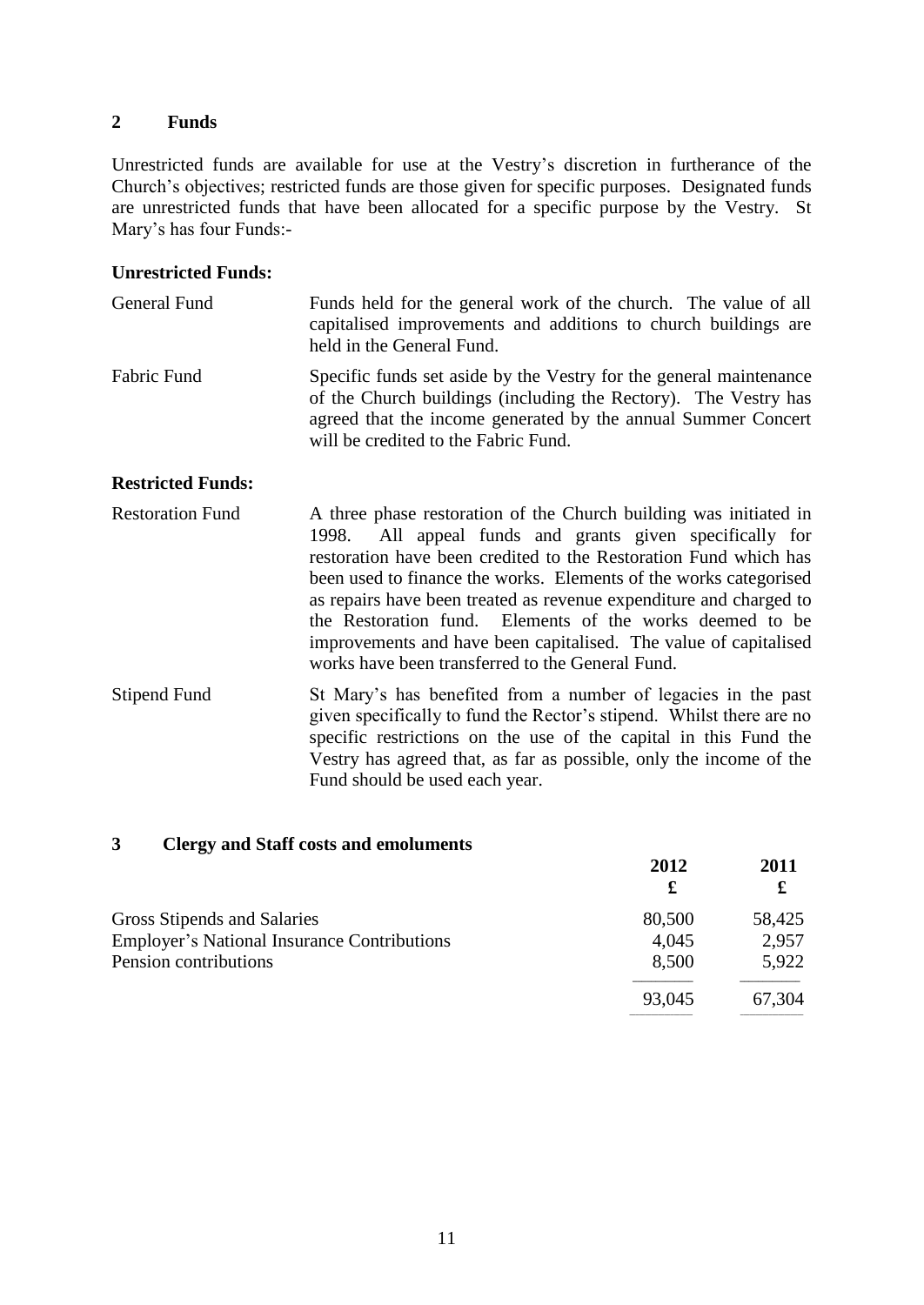|                                                                    | 2012<br>No. | 2011<br>No. |
|--------------------------------------------------------------------|-------------|-------------|
| Average number of employees during the year                        |             |             |
| Average number of employees during the year (full time equivalent) |             |             |

No employee received emoluments in excess of £60,000.

Information regarding stipendiary members of the clergy, who are technically not employees but office-holders, is included above.

Employees are eligible to join the Scottish Episcopal Church Pension Fund which is a non contributory defined benefit scheme with benefits based on final pensionable salary. The Rector is a member of the Fund and others employed by the Scottish Episcopal Church are also members. St Mary's is unable to identify its share of the underlying assets and liabilities of the Fund on a consistent and reasonable basis and so accounts for its contributions as if the scheme was a defined contribution scheme. The contribution rate for the year under review was 25.3%; the rate is based on the recommendations of the Fund's Actuary following the periodic valuation of the Fund as at 31 December 2010 which estimated the Fund's total surplus to be £389,525. There were no contributions outstanding at 30 September 2012 in relation to St Mary's employees.

#### **4 Trustee remuneration, benefits and expenses**

Except for the Rector, no member of the Vestry received remuneration or reimbursement of expenses, other than reimbursement of purchases made on behalf of the Church. The Rector is *ex officio* a member of the Vestry and a trustee, and receives remuneration, benefits and reimbursement of expenses in respect of services as a stipendiary cleric in line with scales determined by General Synod of the Scottish Episcopal Church.

#### **5 Resources expended on charitable activities**

Resources expended on charitable activities include direct costs, grants awarded and support costs. Support costs, which relate primarily to non clergy staff costs and costs associated with running the church buildings, are attributable to more than one category. These costs have been apportioned to the specified categories based in proportion with the direct costs.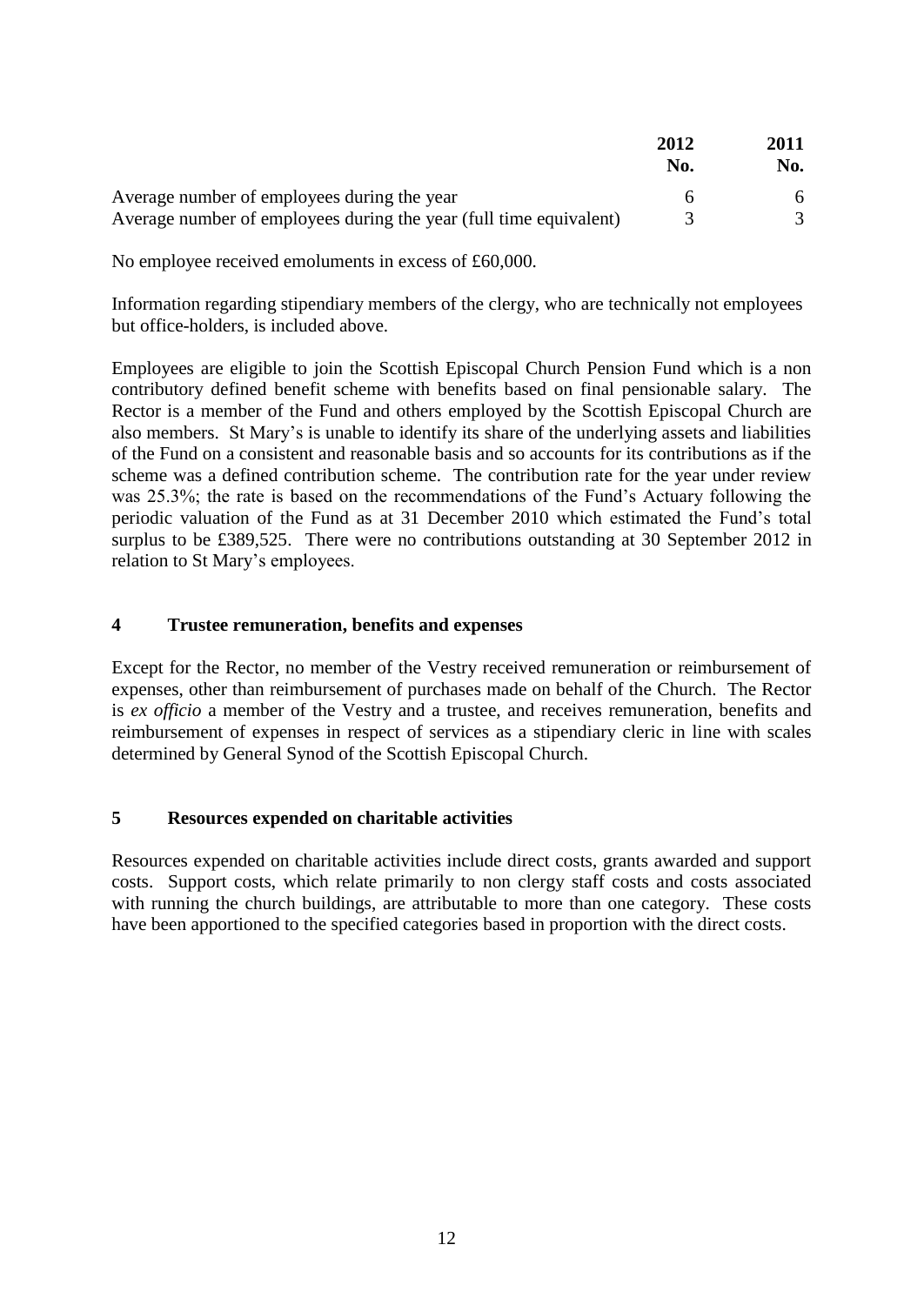|                              | <b>Direct</b><br>Costs | <b>Grants</b><br>awarded | <b>Support</b><br><b>Costs</b> | <b>Total</b> |
|------------------------------|------------------------|--------------------------|--------------------------------|--------------|
|                              | £                      | £                        | £                              | £            |
| <b>Charitable activities</b> |                        |                          |                                |              |
| Clergy and ministry costs    | 78,320                 | $\qquad \qquad -$        | 17,416                         | 95,736       |
| Worship costs                | 14,057                 | -                        | 1,212                          | 15,269       |
| Mission and education costs  | 2,069                  | 500                      | 618                            | 3,187        |
| Fabric costs                 | 131,698                |                          | 9,466                          | 141,164      |
| Quota                        | 12,725                 |                          |                                | 12,725       |
| Mission support              |                        | 2,750                    |                                | 2,750        |
|                              | 238,869                | 3,250                    | 28,712                         | 270,831      |

#### **6 Grants**

The following grant support was provided during the year.

|                                                                                                                                                      | £     |
|------------------------------------------------------------------------------------------------------------------------------------------------------|-------|
| Grants to organisations:                                                                                                                             |       |
| Anytown Homeless project<br>To support work of project                                                                                               | 1,000 |
| Christians together in Anytown<br>To fund Easter celebration                                                                                         | 500   |
| Roscoro School for the deaf<br>Small school for deaf run by Church of Africa                                                                         | 1,000 |
|                                                                                                                                                      | 2,500 |
| Grants to individuals:<br>Grants paid to five individuals to assist in costs of<br>study or travel costs associated with voluntary work<br>overseas. | 750   |
| <b>Total Grants</b>                                                                                                                                  | 3,250 |
| During the year there were two special collections:                                                                                                  |       |
|                                                                                                                                                      | £     |
| Bishops lent appeal                                                                                                                                  | 750   |
| Christian Aid                                                                                                                                        | 200   |

These funds (which are not reflected in the accounts) have been remitted to the charities concerned.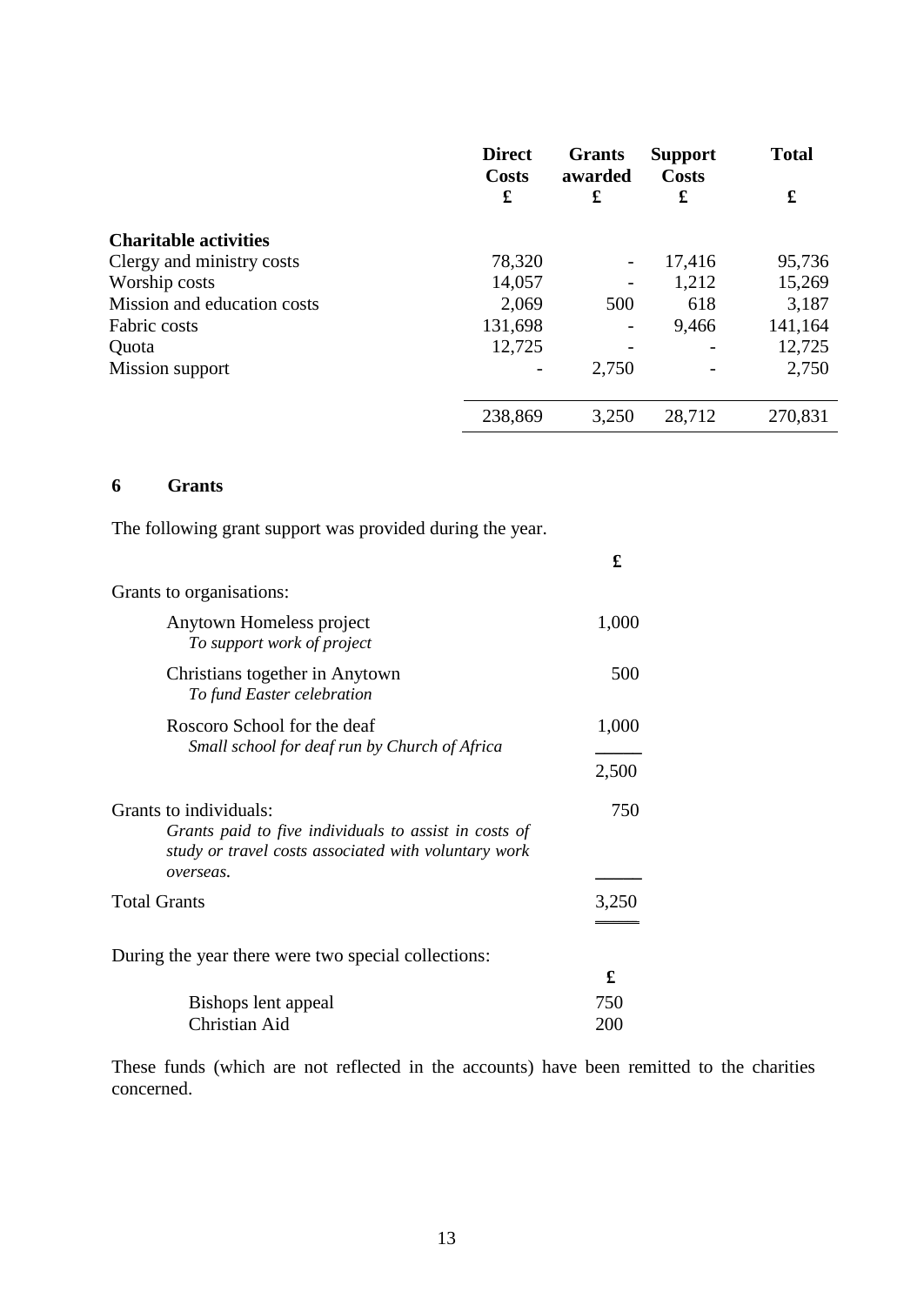#### **7 Fixed Assets**

|                                                       | <b>Investments</b> | <b>Heritable</b><br><b>Property</b> | <b>Total</b> |
|-------------------------------------------------------|--------------------|-------------------------------------|--------------|
|                                                       | £                  | £                                   | £            |
| At 1 October 2011                                     | 375,169            | 344,723                             | 719,892      |
| Additions during year                                 | 5,000              | 15,000                              | 20,000       |
| Disposals during year<br>Net profit on revaluation at | (15,000)           |                                     | (15,000)     |
| 30 September 2012                                     | 7,605              |                                     | 7,605        |
| <b>Balance at 30 September 2012</b>                   | 372,774            | 359,723                             | 732,497      |

The church building and the rectory, both in St Mary's Walk, Anytown are owned by St Mary's. The original cost of these assets and the cost of improvements prior to the restoration works started in 1998 are not known and have not been included because, in the opinion of the Vestry, the cost of professionally valuing them to include a value in the accounts outweighs the benefits to users of the accounts.

On 1 April 2012 the church building and rectory were insured for £10,000,000, which is an estimate of the replacement cost of buildings and all contents. Replacement building cost does not represent market value of the properties, and does not include valuation of the land on which the properties are situated.

St Mary's investments are held in the Scottish Episcopal Church Unit Trust Pool. The Unit Trust Pool was established by the Investment Committee of the General Synod to bring together the disparate investments of the various funds of the General Synod, the Dioceses and the individual congregations of the Church to enable these to be managed professionally. The Unit Trust Pool is therefore purely an investment vehicle of the Scottish Episcopal Church. The majority of investments in the Unit Trust Pool relate to UK investments.

#### **8 Debtors**

|                               | 2012  | 2011  |
|-------------------------------|-------|-------|
|                               | £     | £     |
| Grants awarded not received   | 2,500 | 3,000 |
| Interest receivable           | 442   | 362   |
| Gift Aid tax reclaimed        | 758   | 527   |
| Other debtors and prepayments | 642   | 358   |
|                               | 4,342 | 4.247 |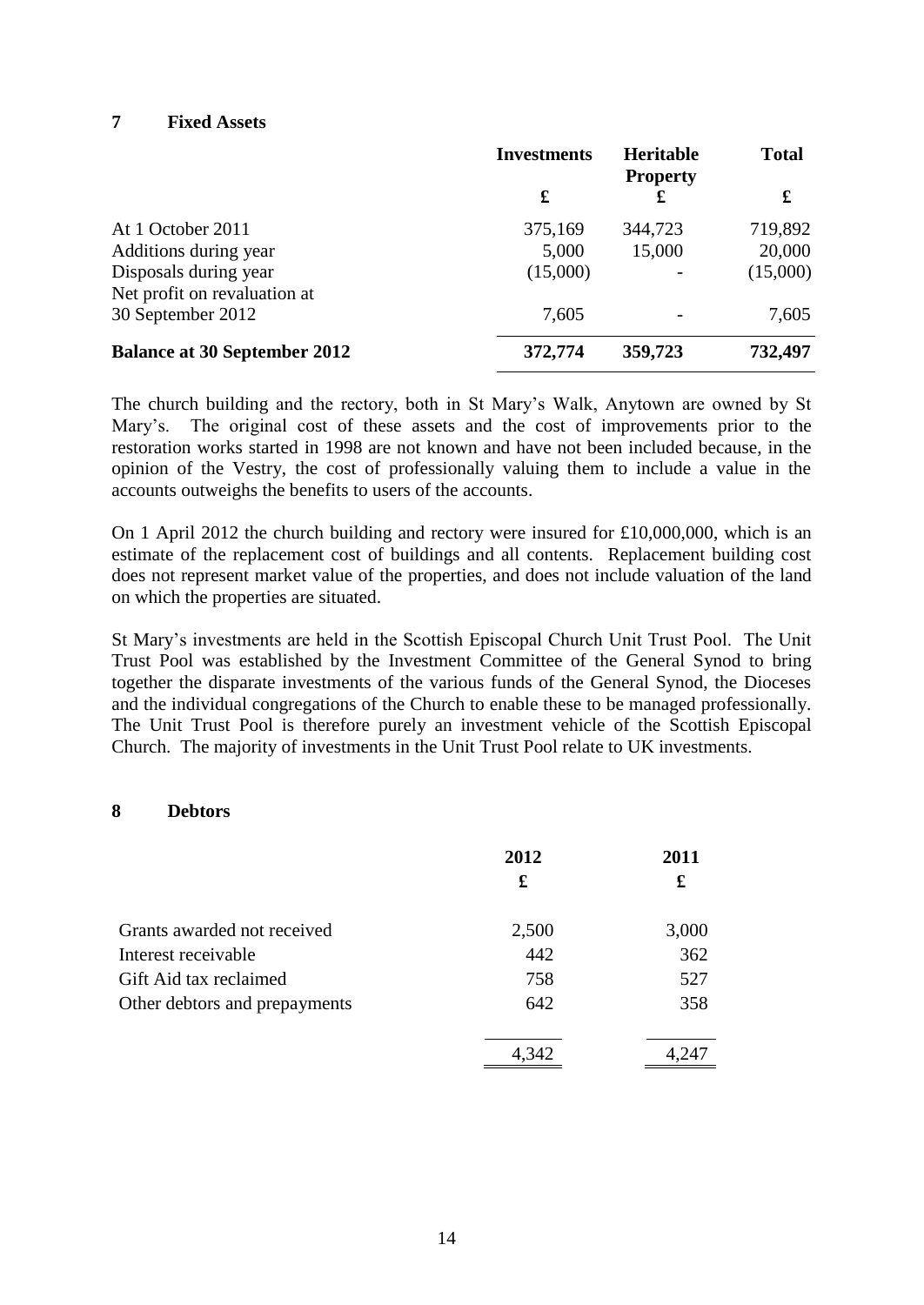### **9 Creditors**

|                                | 2012  | 2011  |  |
|--------------------------------|-------|-------|--|
|                                | £     | £     |  |
| Tax and National Insurance     | 1,575 | 1,495 |  |
| Restoration work accrued costs | 2,000 | 2,500 |  |
| Grant awarded not yet paid     | 1,000 |       |  |
| Other creditors and accruals   | 2,805 | 2,764 |  |
|                                | 7,380 | 6,759 |  |

#### **10 Reconciliation of movement in funds**

|                           | <b>Balance at</b><br>1 Oct 2011<br>£ | <b>Incoming</b><br><b>Resources</b><br>£ | <b>Resources</b><br><b>Expended</b><br>£ | <b>Transfers</b><br>£ | <b>Unrealised</b><br><b>Gains and</b><br>losses<br>£ | <b>Balance at</b><br>30 Sept 2012<br>£ |
|---------------------------|--------------------------------------|------------------------------------------|------------------------------------------|-----------------------|------------------------------------------------------|----------------------------------------|
| <b>Unrestricted Funds</b> |                                      |                                          |                                          |                       |                                                      |                                        |
| General Fund              | 612,823                              | 234,576                                  | (226, 495)                               | (5,000)               | 5,880                                                | 621,784                                |
| <b>Fabric Fund</b>        | 3,496                                | 1,185                                    | (17,366)                                 | 20,000                |                                                      | 7,315                                  |
|                           | 616,319                              | 235,761                                  | (243, 861)                               | 15,000                | 5,880                                                | 629,099                                |
|                           | £                                    | £                                        | £                                        | £                     | £                                                    | £                                      |
| <b>Restricted Funds</b>   |                                      |                                          |                                          |                       |                                                      |                                        |
| <b>Restoration Fund</b>   | 25,289                               | 14,050                                   | (22,500)                                 | (15,000)              |                                                      | 1,839                                  |
| <b>Stipend Fund</b>       | 130,000                              | 10,720                                   | (5,720)                                  | -                     | 1,725                                                | 136,725                                |
|                           | 155,289                              | 24,770                                   | (28, 220)                                | (15,000)              | 1,725                                                | 138,564                                |
| <b>Total Funds</b>        | 771,608                              |                                          | 260,531 1 (272,081)                      |                       | 7,605                                                | 767,663                                |
|                           |                                      |                                          |                                          |                       |                                                      |                                        |

The following transfers between funds were made during the year:

| From General Fund to Fabric Fund      | $£20,000$ to fund redecoration and other repairs<br>and maintenance to church buildings |
|---------------------------------------|-----------------------------------------------------------------------------------------|
| From Restoration Fund to General Fund | £15,000 representing cost of restoration works<br>capitalised in the year               |